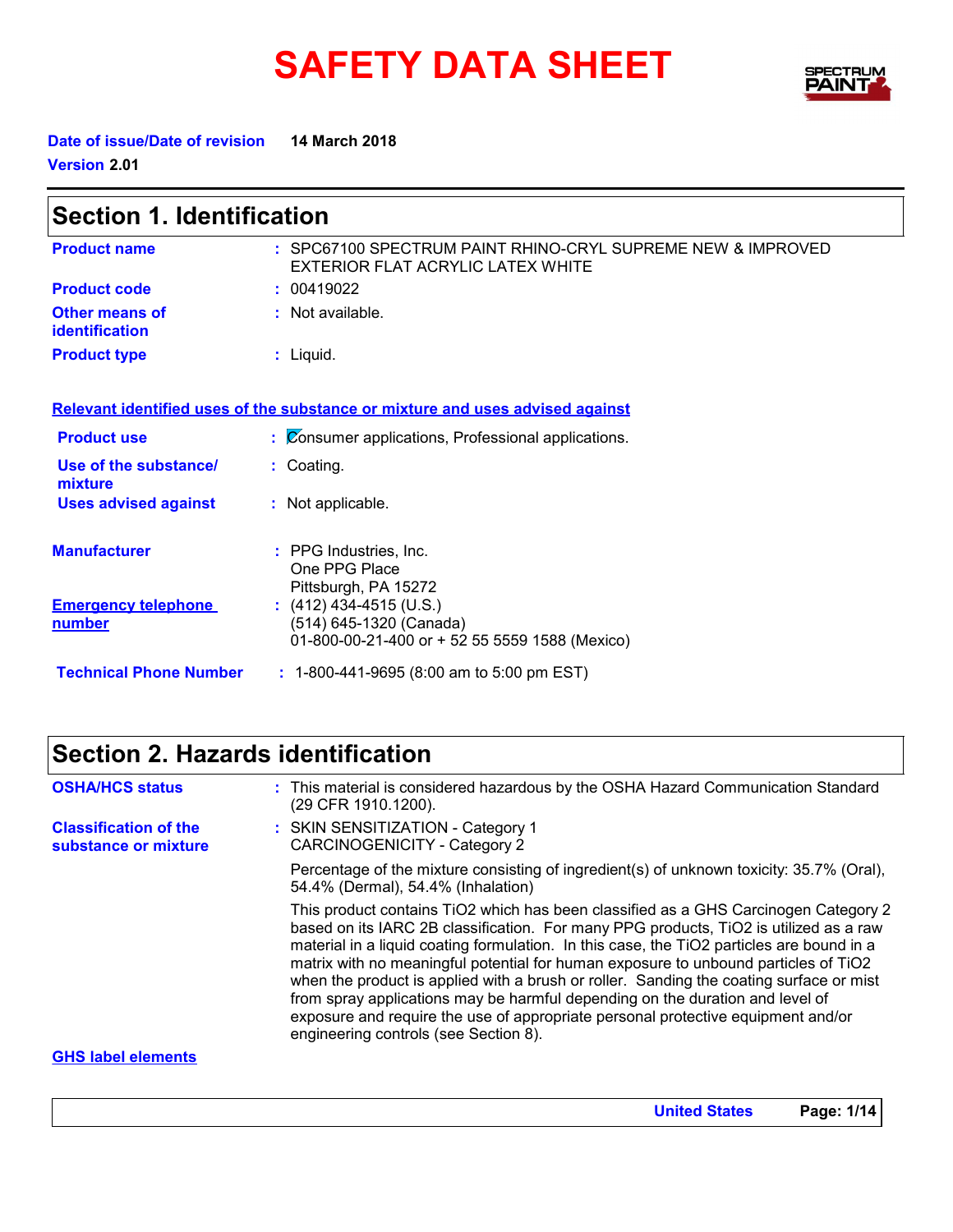# **Section 2. Hazards identification**

### **Hazard pictograms :**



| <b>Signal word</b>                         | $:$ Warning                                                                                                                                                                                                                                                                                                                                                                                                                                                                                                                                           |
|--------------------------------------------|-------------------------------------------------------------------------------------------------------------------------------------------------------------------------------------------------------------------------------------------------------------------------------------------------------------------------------------------------------------------------------------------------------------------------------------------------------------------------------------------------------------------------------------------------------|
| <b>Hazard statements</b>                   | : May cause an allergic skin reaction.<br>Suspected of causing cancer.                                                                                                                                                                                                                                                                                                                                                                                                                                                                                |
| <b>Precautionary statements</b>            |                                                                                                                                                                                                                                                                                                                                                                                                                                                                                                                                                       |
| <b>General</b>                             | : Read label before use. Keep out of reach of children. If medical advice is needed,<br>have product container or label at hand.                                                                                                                                                                                                                                                                                                                                                                                                                      |
| <b>Prevention</b>                          | : Obtain special instructions before use. Do not handle until all safety precautions have<br>been read and understood. Wear protective gloves. Wear eye or face protection.<br>Wear protective clothing. Avoid breathing vapor. Contaminated work clothing must not<br>be allowed out of the workplace.                                                                                                                                                                                                                                               |
| <b>Response</b>                            | : IF exposed or concerned: Get medical attention. IF ON SKIN: Wash with plenty of<br>soap and water. Wash contaminated clothing before reuse. If skin irritation or rash<br>occurs: Get medical attention.<br>Photosensitive agents : In case of accidental eye contact, avoid concurrent exposure to<br>the sun or other sources of UV light which may increase the sensitivity of the eyes. In<br>case of accidental skin contact, avoid concurrent exposure to the sun or other sources<br>of UV light which may increase the sensitivity of skin. |
| <b>Storage</b>                             | : Store locked up.                                                                                                                                                                                                                                                                                                                                                                                                                                                                                                                                    |
| <b>Disposal</b>                            | : Dispose of contents and container in accordance with all local, regional, national and<br>international regulations.                                                                                                                                                                                                                                                                                                                                                                                                                                |
| <b>Supplemental label</b><br>elements      | : Sanding and grinding dusts may be harmful if inhaled. Emits toxic fumes when heated.                                                                                                                                                                                                                                                                                                                                                                                                                                                                |
| <b>Hazards not otherwise</b><br>classified | : None known.                                                                                                                                                                                                                                                                                                                                                                                                                                                                                                                                         |

# **Section 3. Composition/information on ingredients**

| <b>Substance/mixture</b> | Mixture                                                     |
|--------------------------|-------------------------------------------------------------|
| <b>Product name</b>      | : SPC67100 SPECTRUM PAINT RHINO-CRYL SUPREME NEW & IMPROVED |
|                          | EXTERIOR FLAT ACRYLIC LATEX WHITE                           |

| <b>Ingredient name</b>                  | $\frac{9}{6}$    | <b>CAS number</b> |
|-----------------------------------------|------------------|-------------------|
| Ititanium dioxide                       | I≥10 - ≤20       | 13463-67-7        |
| Talc, not containing asbestiform fibres | $≥1.0 - ≤5.0$    | 14807-96-6        |
| zinc oxide                              | $\geq 1.0 - 5.0$ | 1314-13-2         |
| I Diatomaceous earth                    | $\geq 1.0 - 5.0$ | 61790-53-2        |
| octhilinone (ISO)                       | 1.0              | 26530-20-1        |

SUB codes represent substances without registered CAS Numbers.

Any concentration shown as a range is to protect confidentiality or is due to batch variation.

| <b>United States</b> | Page: 2/14 |
|----------------------|------------|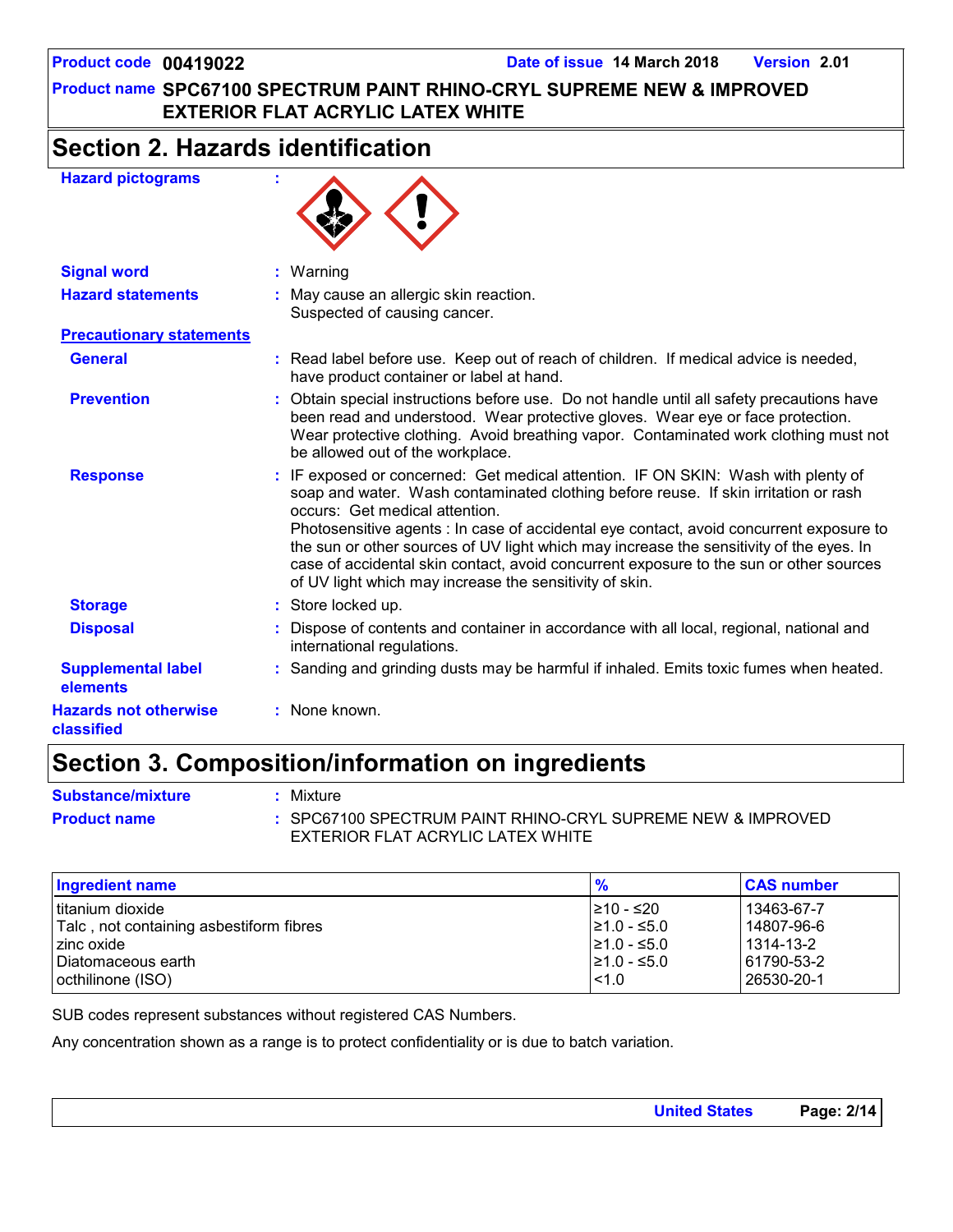# **Section 3. Composition/information on ingredients**

**There are no additional ingredients present which, within the current knowledge of the supplier and in the concentrations applicable, are classified as hazardous to health or the environment and hence require reporting in this section.**

**Occupational exposure limits, if available, are listed in Section 8.**

# **Section 4. First aid measures**

**Description of necessary first aid measures** If ingestion, irritation, any type of overexposure or symptoms of overexposure occur during or persists after use of this product, contact a POISON CONTROL CENTER, EMERGENCY ROOM OR PHYSICIAN immediately; have Safety Data Sheet information available. Never give anything by mouth to an unconscious or convulsing person.

| <b>Eye contact</b>  | : Remove contact lenses, irrigate copiously with clean, fresh water, holding the eyelids<br>apart for at least 10 minutes and seek immediate medical advice.<br>In case of accidental eye contact, avoid concurrent exposure to the sun or other<br>sources of UV light which may increase the sensitivity of the eyes. |  |
|---------------------|-------------------------------------------------------------------------------------------------------------------------------------------------------------------------------------------------------------------------------------------------------------------------------------------------------------------------|--|
| <b>Inhalation</b>   | : Remove to fresh air. Keep person warm and at rest. If not breathing, if breathing is<br>irregular or if respiratory arrest occurs, provide artificial respiration or oxygen by trained<br>personnel.                                                                                                                  |  |
| <b>Skin contact</b> | : Remove contaminated clothing and shoes. Wash skin thoroughly with soap and water<br>or use recognized skin cleanser. Do NOT use solvents or thinners.<br>In case of accidental skin contact, avoid concurrent exposure to the sun or other<br>sources of UV light which may increase the sensitivity of skin.         |  |
| <b>Ingestion</b>    | : If swallowed, seek medical advice immediately and show this container or label. Keep<br>person warm and at rest. Do NOT induce vomiting.                                                                                                                                                                              |  |

#### **Most important symptoms/effects, acute and delayed**

| <b>Potential acute health effects</b> |                                                                                                                                |
|---------------------------------------|--------------------------------------------------------------------------------------------------------------------------------|
| Eye contact                           | : No known significant effects or critical hazards.                                                                            |
| <b>Inhalation</b>                     | : No known significant effects or critical hazards.                                                                            |
| <b>Skin contact</b>                   | May cause an allergic skin reaction.                                                                                           |
| <b>Ingestion</b>                      | : No known significant effects or critical hazards.                                                                            |
| <b>Over-exposure signs/symptoms</b>   |                                                                                                                                |
| Eye contact                           | : No specific data.                                                                                                            |
| <b>Inhalation</b>                     | : No specific data.                                                                                                            |
| <b>Skin contact</b>                   | : Adverse symptoms may include the following:<br>irritation<br>redness                                                         |
| <b>Ingestion</b>                      | : No specific data.                                                                                                            |
|                                       | <u>Indication of immediate medical attention and special treatment needed, if necessary</u>                                    |
| Notes to physician                    | : Treat symptomatically. Contact poison treatment specialist immediately if large<br>quantities have been ingested or inhaled. |
| <b>Specific treatments</b>            | : No specific treatment.                                                                                                       |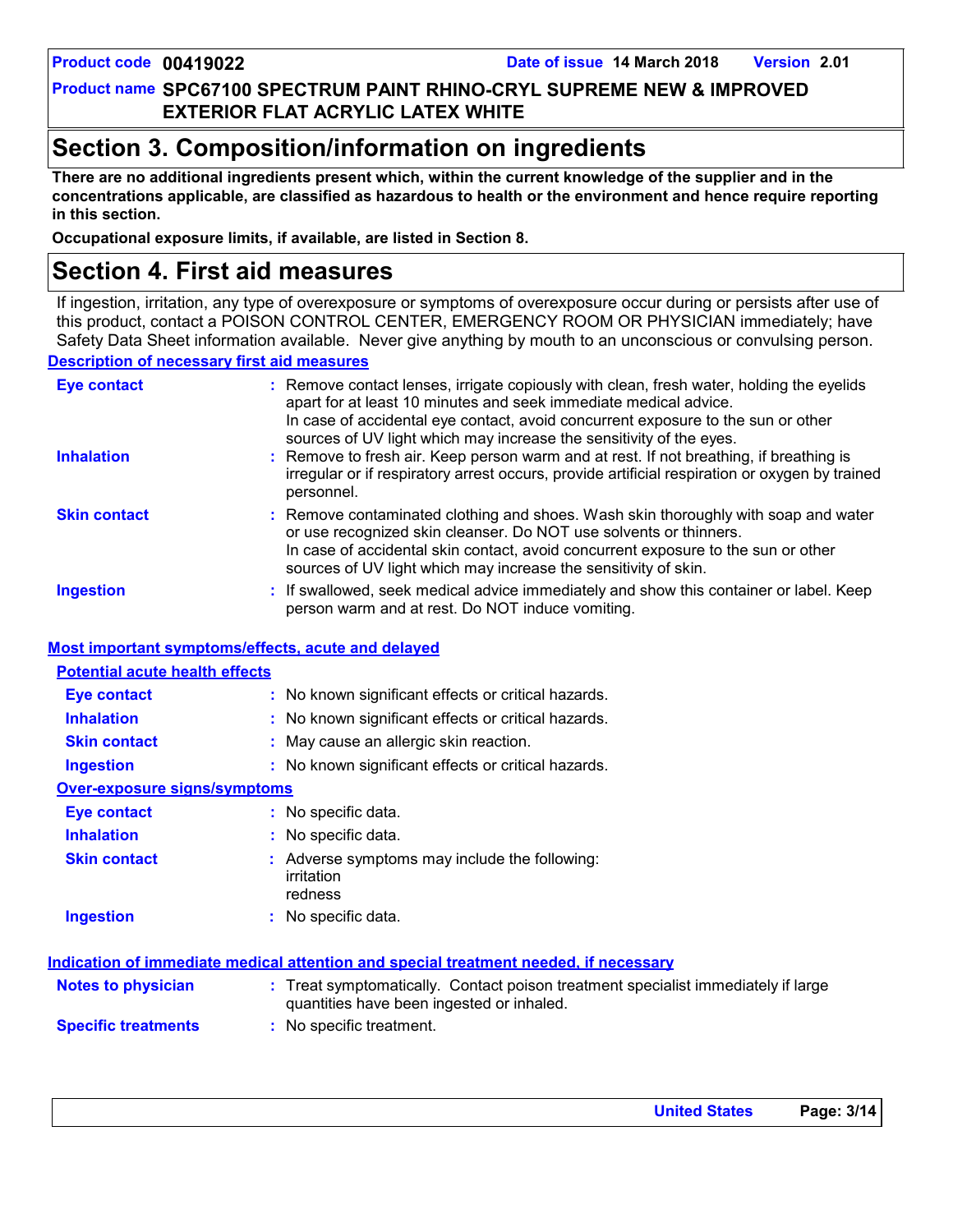**Product code 00419022 Date of issue 14 March 2018 Version 2.01**

### **Product name SPC67100 SPECTRUM PAINT RHINO-CRYL SUPREME NEW & IMPROVED EXTERIOR FLAT ACRYLIC LATEX WHITE**

### **Section 4. First aid measures**

**Protection of first-aiders :** No action shall be taken involving any personal risk or without suitable training. It may be dangerous to the person providing aid to give mouth-to-mouth resuscitation. Wash contaminated clothing thoroughly with water before removing it, or wear gloves.

**See toxicological information (Section 11)**

#### **Section 5. Fire-fighting measures :** Promptly isolate the scene by removing all persons from the vicinity of the incident if there is a fire. No action shall be taken involving any personal risk or without suitable training. **Hazardous thermal decomposition products Specific hazards arising from the chemical** Decomposition products may include the following materials: **:** carbon oxides metal oxide/oxides **:** In a fire or if heated, a pressure increase will occur and the container may burst. This material is toxic to aquatic life with long lasting effects. Fire water contaminated with this material must be contained and prevented from being discharged to any waterway, sewer or drain. Fire-fighters should wear appropriate protective equipment and self-contained breathing **:** apparatus (SCBA) with a full face-piece operated in positive pressure mode. **Special protective equipment for fire-fighters** Use an extinguishing agent suitable for the surrounding fire. **: Extinguishing media :** None known. **Suitable extinguishing media Unsuitable extinguishing media Special protective actions for fire-fighters**

### **Section 6. Accidental release measures**

**Personal precautions, protective equipment and emergency procedures**

| For non-emergency<br>personnel   | : No action shall be taken involving any personal risk or without suitable training.<br>Evacuate surrounding areas. Keep unnecessary and unprotected personnel from<br>entering. Do not touch or walk through spilled material. Avoid breathing vapor or mist.<br>Provide adequate ventilation. Wear appropriate respirator when ventilation is<br>inadequate. Put on appropriate personal protective equipment. |
|----------------------------------|------------------------------------------------------------------------------------------------------------------------------------------------------------------------------------------------------------------------------------------------------------------------------------------------------------------------------------------------------------------------------------------------------------------|
| For emergency responders         | : If specialized clothing is required to deal with the spillage, take note of any information in<br>Section 8 on suitable and unsuitable materials. See also the information in "For non-<br>emergency personnel".                                                                                                                                                                                               |
| <b>Environmental precautions</b> | : Avoid dispersal of spilled material and runoff and contact with soil, waterways, drains<br>and sewers. Inform the relevant authorities if the product has caused environmental<br>pollution (sewers, waterways, soil or air).                                                                                                                                                                                  |

#### **Methods and materials for containment and cleaning up**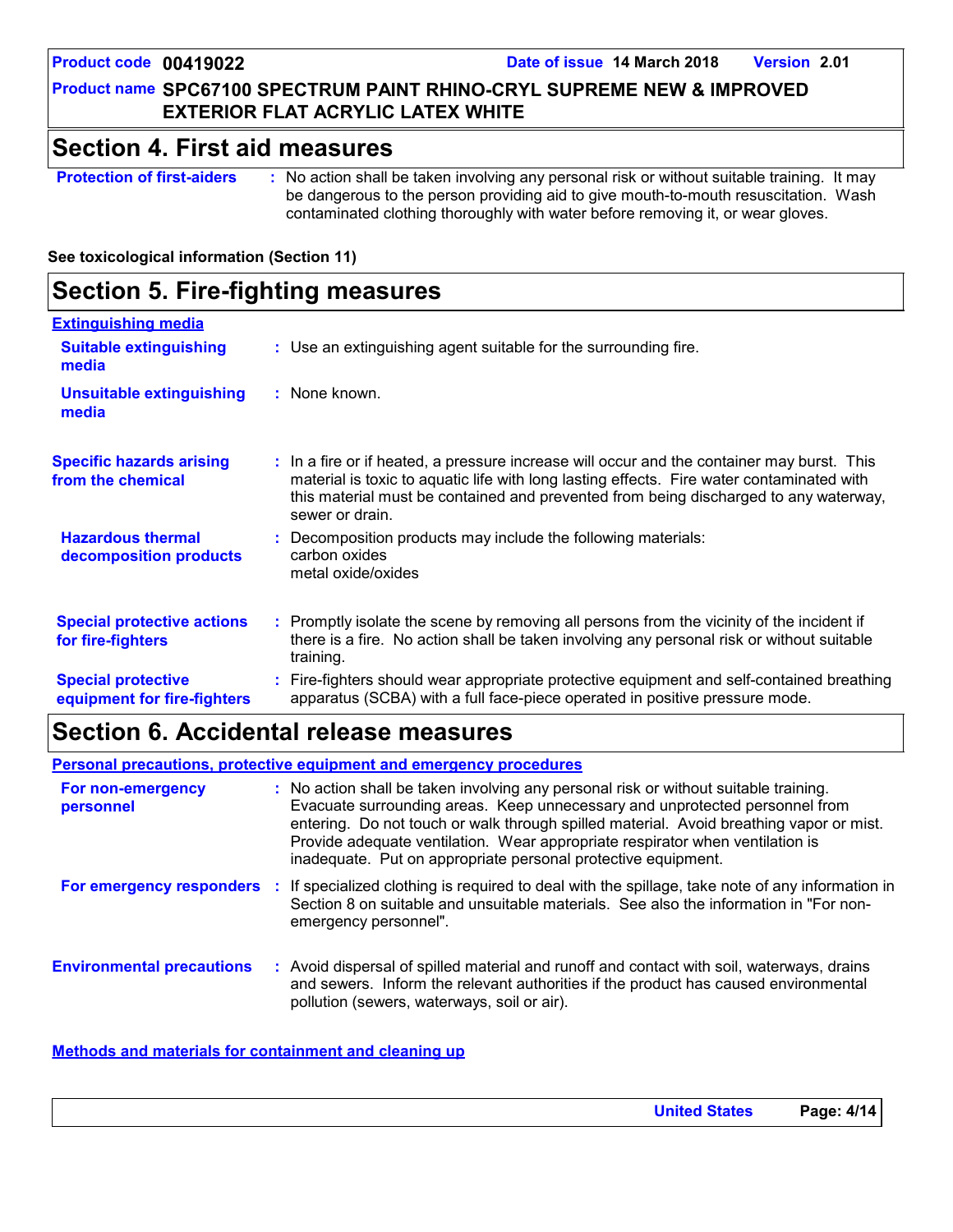(see Section 13). Dispose of via a licensed waste disposal contractor. Contaminated absorbent material may pose the same hazard as the spilled product. Note: see Section 1 for emergency contact information and Section 13 for waste disposal.

spill area. Dilute with water and mop up

### **Product name SPC67100 SPECTRUM PAINT RHINO-CRYL SUPREME NEW & IMPROVED EXTERIOR FLAT ACRYLIC LATEX WHITE**

### **Section 6. Accidental release measures**

| <b>Small spill</b> | : Stop leak if without risk. Move containers from spill area. Dilute with water and mop up<br>if water-soluble. Alternatively, or if water-insoluble, absorb with an inert dry material and<br>place in an appropriate waste disposal container. Dispose of via a licensed waste<br>disposal contractor.                                                                                                                                           |
|--------------------|----------------------------------------------------------------------------------------------------------------------------------------------------------------------------------------------------------------------------------------------------------------------------------------------------------------------------------------------------------------------------------------------------------------------------------------------------|
| <b>Large spill</b> | : Stop leak if without risk. Move containers from spill area. Approach release from<br>upwind. Prevent entry into sewers, water courses, basements or confined areas. Wash<br>spillages into an effluent treatment plant or proceed as follows. Contain and collect<br>spillage with non-combustible, absorbent material e.g. sand, earth, vermiculite or<br>diatomaceous earth and place in container for disposal according to local regulations |

# **Section 7. Handling and storage**

| <b>Precautions for safe handling</b>                                             |                                                                                                                                                                                                                                                                                                                                                                                                                                                                                                                                                                                                                                                                                                                                                                                                              |
|----------------------------------------------------------------------------------|--------------------------------------------------------------------------------------------------------------------------------------------------------------------------------------------------------------------------------------------------------------------------------------------------------------------------------------------------------------------------------------------------------------------------------------------------------------------------------------------------------------------------------------------------------------------------------------------------------------------------------------------------------------------------------------------------------------------------------------------------------------------------------------------------------------|
| <b>Protective measures</b>                                                       | : Put on appropriate personal protective equipment (see Section 8). Persons with a<br>history of skin sensitization problems should not be employed in any process in which<br>this product is used. Avoid exposure - obtain special instructions before use. Do not<br>handle until all safety precautions have been read and understood. Do not get in eyes<br>or on skin or clothing. Do not ingest. Avoid breathing vapor or mist. If during normal<br>use the material presents a respiratory hazard, use only with adequate ventilation or<br>wear appropriate respirator. Keep in the original container or an approved alternative<br>made from a compatible material, kept tightly closed when not in use. Empty containers<br>retain product residue and can be hazardous. Do not reuse container. |
| <b>Special precautions</b>                                                       | : If this material is part of a multiple component system, read the Safety Data Sheet(s) for<br>the other component or components before blending as the resulting mixture may have<br>the hazards of all of its parts.                                                                                                                                                                                                                                                                                                                                                                                                                                                                                                                                                                                      |
| <b>Advice on general</b><br>occupational hygiene                                 | : Eating, drinking and smoking should be prohibited in areas where this material is<br>handled, stored and processed. Workers should wash hands and face before eating,<br>drinking and smoking. Remove contaminated clothing and protective equipment before<br>entering eating areas. See also Section 8 for additional information on hygiene<br>measures.                                                                                                                                                                                                                                                                                                                                                                                                                                                |
| <b>Conditions for safe storage,</b><br>including any<br><b>incompatibilities</b> | Do not store below the following temperature: $5^{\circ}$ C (41 <sup>o</sup> F). Store in accordance with<br>local regulations. Store in original container protected from direct sunlight in a dry, cool<br>and well-ventilated area, away from incompatible materials (see Section 10) and food<br>and drink. Keep container tightly closed and sealed until ready for use. Containers that<br>have been opened must be carefully resealed and kept upright to prevent leakage. Do<br>not store in unlabeled containers. Use appropriate containment to avoid environmental<br>contamination.                                                                                                                                                                                                              |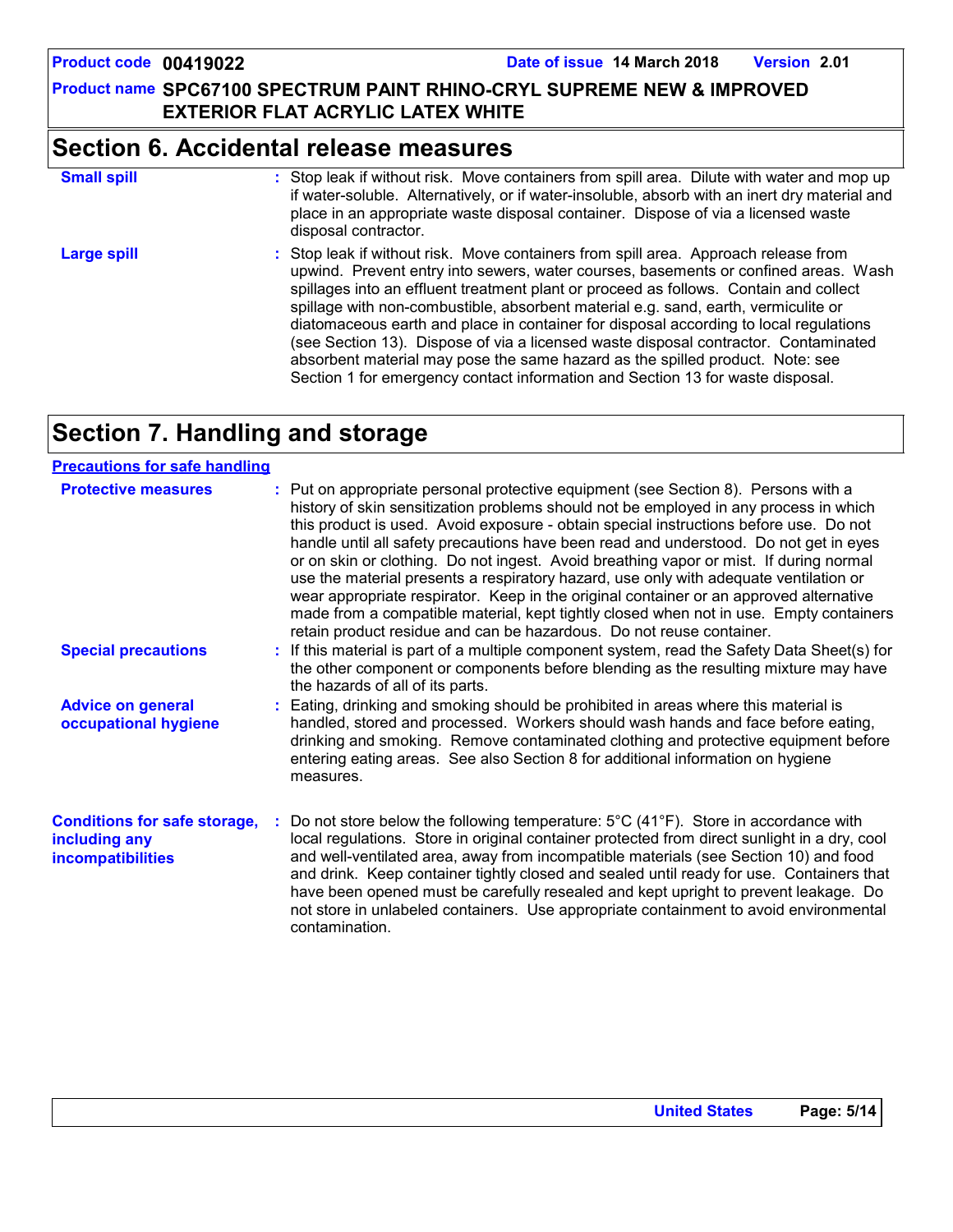# **Section 8. Exposure controls/personal protection**

#### **Control parameters**

### **Occupational exposure limits**

| <b>Ingredient name</b>                  | <b>Exposure limits</b>                              |
|-----------------------------------------|-----------------------------------------------------|
| titanium dioxide                        | OSHA PEL (United States, 6/2016).                   |
|                                         | TWA: 15 mg/m <sup>3</sup> 8 hours. Form: Total dust |
|                                         | ACGIH TLV (United States, 3/2017).                  |
|                                         | TWA: 10 $mg/m3$ 8 hours.                            |
| Talc, not containing asbestiform fibres | ACGIH TLV (United States, 3/2017).                  |
|                                         | TWA: 2 mg/m <sup>3</sup> 8 hours. Form: Respirable  |
|                                         | <b>OSHA PEL Z3 (United States).</b>                 |
|                                         | TWA: $2 \text{ mg/m}^3$                             |
| zinc oxide                              | OSHA PEL (United States, 6/2016).                   |
|                                         | TWA: 5 mg/m <sup>3</sup> 8 hours. Form: Fume        |
|                                         | TWA: 5 mg/m <sup>3</sup> 8 hours. Form: Respirable  |
|                                         | fraction                                            |
|                                         | TWA: 15 mg/m <sup>3</sup> 8 hours. Form: Total dust |
|                                         | ACGIH TLV (United States, 3/2017).                  |
|                                         | STEL: 10 mg/m <sup>3</sup> 15 minutes. Form:        |
|                                         | Respirable fraction                                 |
|                                         | TWA: 2 mg/m <sup>3</sup> 8 hours. Form: Respirable  |
|                                         | fraction                                            |
| Diatomaceous earth                      | OSHA PEL Z3 (United States, 6/2016).                |
|                                         | TWA: 20 mppcf 8 hours.                              |
|                                         | TWA: 80 mg/m <sup>3</sup> / (%SiO2) 8 hours.        |
| octhilinone (ISO)                       | None.                                               |

|             | <b>AUXISTS</b>                                               |      |                                    |
|-------------|--------------------------------------------------------------|------|------------------------------------|
| A           | $=$ Acceptable Maximum Peak                                  |      | = Potential skin absorption        |
| ACGIH       | = American Conference of Governmental Industrial Hygienists. | SR   | = Respiratory sensitization        |
| C           | $=$ Ceiling Limit                                            | SS   | $=$ Skin sensitization             |
|             | $=$ Fume                                                     | STEL | = Short term Exposure limit values |
| <b>IPEL</b> | = Internal Permissible Exposure Limit                        | TD   | $=$ Total dust                     |
| <b>OSHA</b> | = Occupational Safety and Health Administration.             | TLV  | = Threshold Limit Value            |
| R           | $=$ Respirable                                               | TWA  | = Time Weighted Average            |
|             |                                                              |      |                                    |

Z = OSHA 29 CFR 1910.1200 Subpart Z - Toxic and Hazardous Substances

#### **Consult local authorities for acceptable exposure limits.**

| <b>Recommended monitoring</b><br>procedures       | If this product contains ingredients with exposure limits, personal, workplace<br>atmosphere or biological monitoring may be required to determine the effectiveness of<br>the ventilation or other control measures and/or the necessity to use respiratory<br>protective equipment. Reference should be made to appropriate monitoring standards.<br>Reference to national guidance documents for methods for the determination of<br>hazardous substances will also be required. |
|---------------------------------------------------|-------------------------------------------------------------------------------------------------------------------------------------------------------------------------------------------------------------------------------------------------------------------------------------------------------------------------------------------------------------------------------------------------------------------------------------------------------------------------------------|
| <b>Appropriate engineering</b><br><b>controls</b> | : If user operations generate dust, fumes, gas, vapor or mist, use process enclosures,<br>local exhaust ventilation or other engineering controls to keep worker exposure to<br>airborne contaminants below any recommended or statutory limits.                                                                                                                                                                                                                                    |
| <b>Environmental exposure</b><br>controls         | : Emissions from ventilation or work process equipment should be checked to ensure<br>they comply with the requirements of environmental protection legislation. In some<br>cases, fume scrubbers, filters or engineering modifications to the process equipment<br>will be necessary to reduce emissions to acceptable levels.                                                                                                                                                     |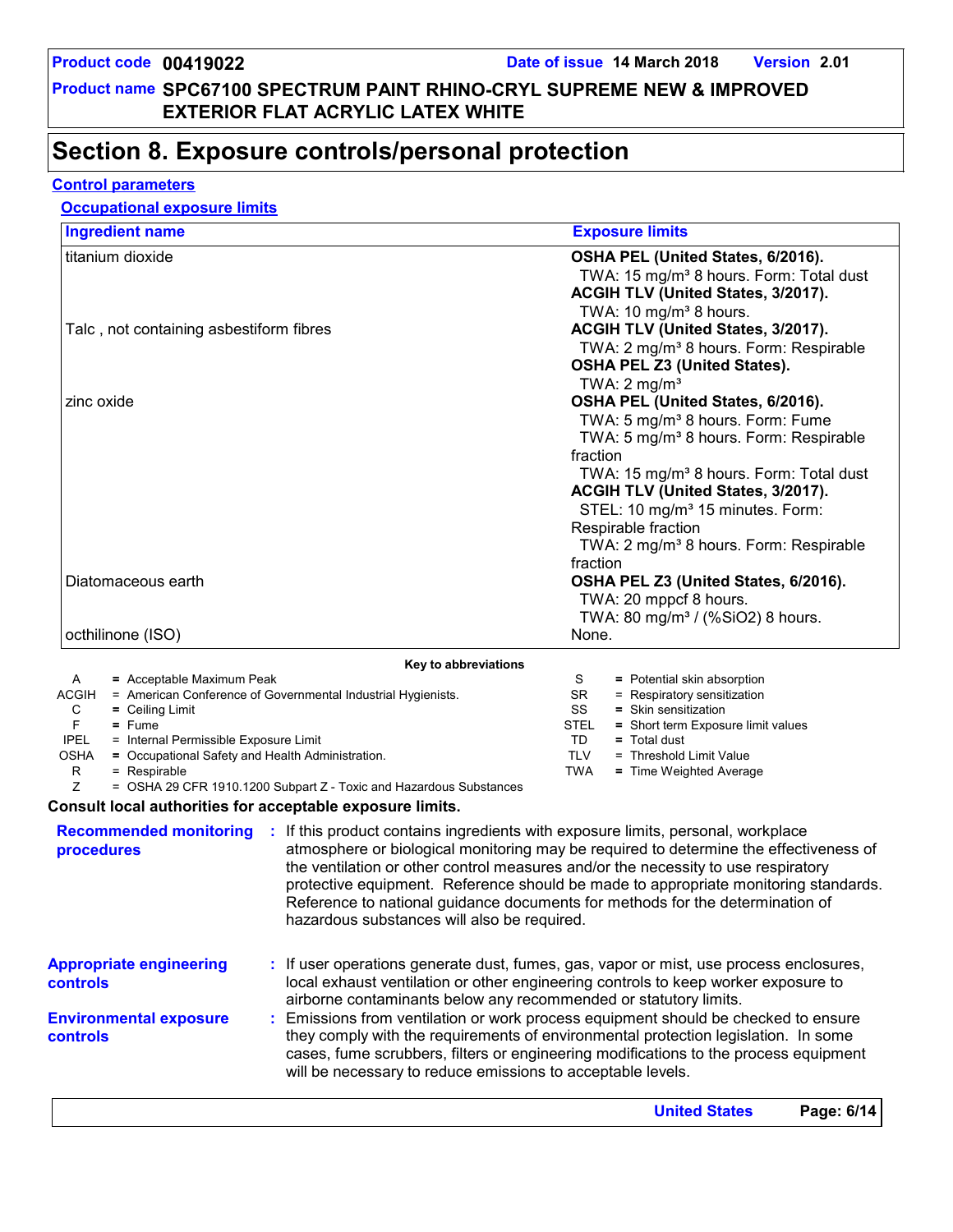# **Section 8. Exposure controls/personal protection**

#### **Individual protection measures**

| <b>Hygiene measures</b>                              | : Wash hands, forearms and face thoroughly after handling chemical products, before<br>eating, smoking and using the lavatory and at the end of the working period.<br>Appropriate techniques should be used to remove potentially contaminated clothing.<br>Contaminated work clothing should not be allowed out of the workplace. Wash<br>contaminated clothing before reusing. Ensure that eyewash stations and safety<br>showers are close to the workstation location.                                                                                                                                            |
|------------------------------------------------------|------------------------------------------------------------------------------------------------------------------------------------------------------------------------------------------------------------------------------------------------------------------------------------------------------------------------------------------------------------------------------------------------------------------------------------------------------------------------------------------------------------------------------------------------------------------------------------------------------------------------|
| <b>Eye/face protection</b><br><b>Skin protection</b> | : Safety glasses with side shields.                                                                                                                                                                                                                                                                                                                                                                                                                                                                                                                                                                                    |
| <b>Hand protection</b>                               | : Chemical-resistant, impervious gloves complying with an approved standard should be<br>worn at all times when handling chemical products if a risk assessment indicates this is<br>necessary. Considering the parameters specified by the glove manufacturer, check<br>during use that the gloves are still retaining their protective properties. It should be<br>noted that the time to breakthrough for any glove material may be different for different<br>glove manufacturers. In the case of mixtures, consisting of several substances, the<br>protection time of the gloves cannot be accurately estimated. |
| <b>Gloves</b>                                        | : butyl rubber polyethylene                                                                                                                                                                                                                                                                                                                                                                                                                                                                                                                                                                                            |
| <b>Body protection</b>                               | : Personal protective equipment for the body should be selected based on the task being<br>performed and the risks involved and should be approved by a specialist before<br>handling this product.                                                                                                                                                                                                                                                                                                                                                                                                                    |
| <b>Other skin protection</b>                         | : Appropriate footwear and any additional skin protection measures should be selected<br>based on the task being performed and the risks involved and should be approved by a<br>specialist before handling this product.                                                                                                                                                                                                                                                                                                                                                                                              |
| <b>Respiratory protection</b>                        | : Respirator selection must be based on known or anticipated exposure levels, the<br>hazards of the product and the safe working limits of the selected respirator. If workers<br>are exposed to concentrations above the exposure limit, they must use appropriate,<br>certified respirators. Use a properly fitted, air-purifying or air-fed respirator complying<br>with an approved standard if a risk assessment indicates this is necessary.                                                                                                                                                                     |

# **Section 9. Physical and chemical properties**

| <b>Appearance</b>                               |                                                                      |
|-------------------------------------------------|----------------------------------------------------------------------|
| <b>Physical state</b>                           | $:$ Liquid.                                                          |
| <b>Color</b>                                    | : White.                                                             |
| <b>Odor</b>                                     | $:$ Alcohol-like.                                                    |
| <b>Odor threshold</b>                           | $:$ Not available.                                                   |
| pH                                              | $\therefore$ 9                                                       |
| <b>Melting point</b>                            | $:$ Not available.                                                   |
| <b>Boiling point</b>                            | : $100^{\circ}$ C (212 $^{\circ}$ F)                                 |
| <b>Flash point</b>                              | : Closed cup: Not applicable. [Product does not sustain combustion.] |
| <b>Auto-ignition temperature</b>                | $:$ Not available.                                                   |
| <b>Decomposition temperature</b>                | $:$ Not available.                                                   |
| <b>Flammability (solid, gas)</b>                | $:$ Not available.                                                   |
| Lower and upper explosive<br>(flammable) limits | $:$ Not available.                                                   |
| <b>Evaporation rate</b>                         | $\therefore$ 0.05 (butyl acetate = 1)                                |
|                                                 |                                                                      |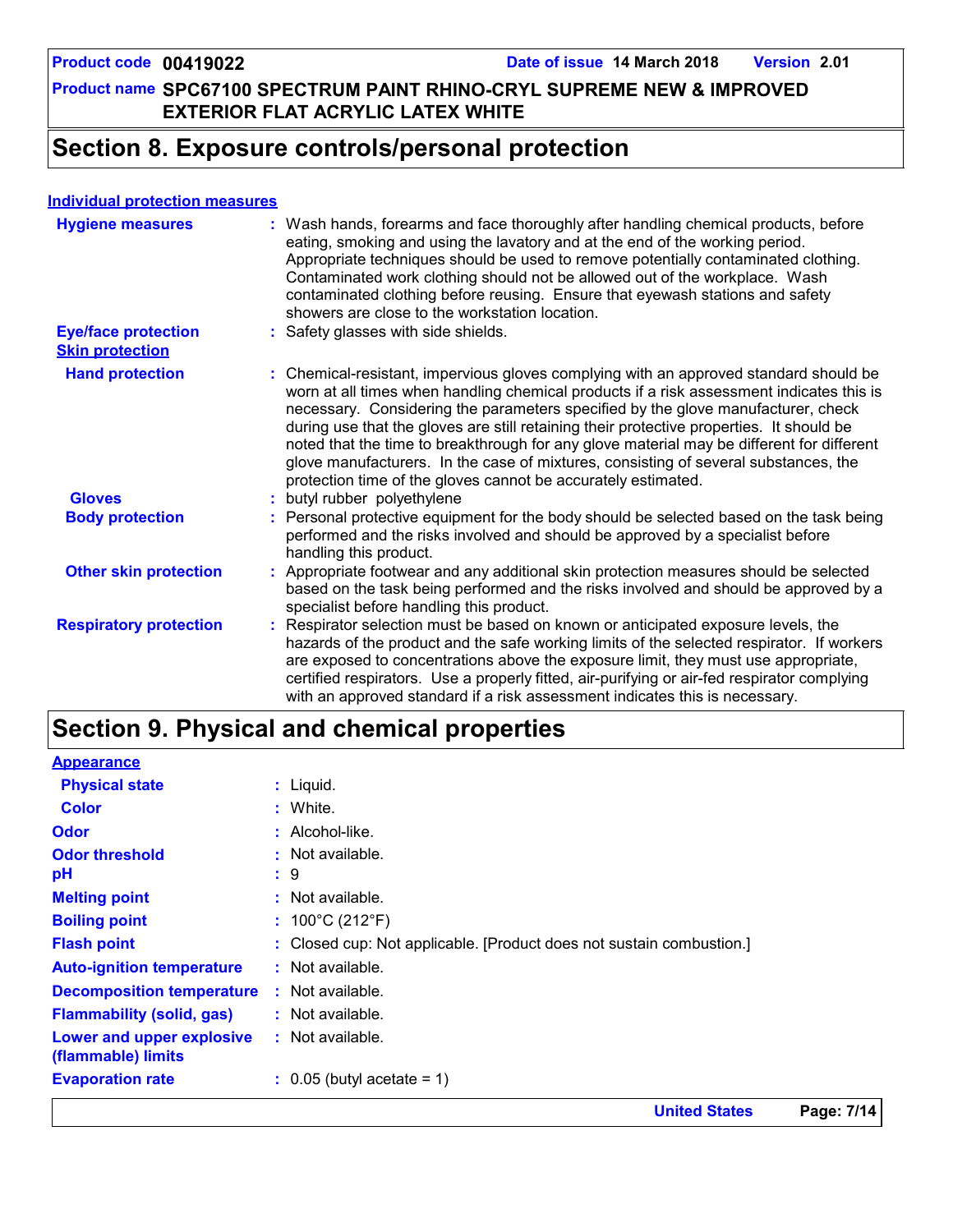# **Section 9. Physical and chemical properties**

| <b>Vapor pressure</b>                             | : 3.3 kPa (25 mm Hg) [room temperature]                        |
|---------------------------------------------------|----------------------------------------------------------------|
| <b>Vapor density</b>                              | : Not available.                                               |
| <b>Relative density</b>                           | : 1.42                                                         |
| Density (Ibs / gal)                               | : 11.85                                                        |
| <b>Solubility</b>                                 | : Soluble in the following materials: cold water.              |
| <b>Partition coefficient: n-</b><br>octanol/water | $:$ Not available.                                             |
| <b>Viscosity</b>                                  | : Kinematic (40°C (104°F)): >0.21 cm <sup>2</sup> /s (>21 cSt) |
| <b>Volatility</b>                                 | : 59% ( $v/v$ ), 41.432% ( $w/w$ )                             |
| $%$ Solid. (w/w)                                  | : 58.568                                                       |

# **Section 10. Stability and reactivity**

| <b>Reactivity</b>                            | : No specific test data related to reactivity available for this product or its ingredients.                                                  |
|----------------------------------------------|-----------------------------------------------------------------------------------------------------------------------------------------------|
| <b>Chemical stability</b>                    | : The product is stable.                                                                                                                      |
| <b>Possibility of hazardous</b><br>reactions | : Under normal conditions of storage and use, hazardous reactions will not occur.                                                             |
| <b>Conditions to avoid</b>                   | : When exposed to high temperatures may produce hazardous decomposition products.<br>Refer to protective measures listed in sections 7 and 8. |
| <b>Incompatible materials</b>                | : Keep away from the following materials to prevent strong exothermic reactions:<br>oxidizing agents, strong alkalis, strong acids.           |
| <b>Hazardous decomposition</b><br>products   | : Decomposition products may include the following materials: carbon monoxide, carbon<br>dioxide, smoke, oxides of nitrogen.                  |

# **Section 11. Toxicological information**

#### **Information on toxicological effects**

| <b>Product/ingredient name</b>                                                               | <b>Result</b>                                                   | <b>Species</b>                                                  | <b>Dose</b>          | <b>Exposure</b> |  |  |  |
|----------------------------------------------------------------------------------------------|-----------------------------------------------------------------|-----------------------------------------------------------------|----------------------|-----------------|--|--|--|
| I titanium dioxide                                                                           | LD50 Oral                                                       | Rat                                                             | $>11$ g/kg           |                 |  |  |  |
| octhilinone (ISO)                                                                            | LD50 Dermal                                                     | Rabbit                                                          | $0.69$ g/kg          |                 |  |  |  |
|                                                                                              | LD50 Oral                                                       | Rat                                                             | $0.55$ g/kg          |                 |  |  |  |
| <b>Conclusion/Summary</b><br>$\therefore$ There are no data available on the mixture itself. |                                                                 |                                                                 |                      |                 |  |  |  |
| <b>Irritation/Corrosion</b>                                                                  |                                                                 |                                                                 |                      |                 |  |  |  |
| <b>Conclusion/Summary</b>                                                                    |                                                                 |                                                                 |                      |                 |  |  |  |
| <b>Skin</b>                                                                                  | $\therefore$ There are no data available on the mixture itself. |                                                                 |                      |                 |  |  |  |
| <b>Eyes</b>                                                                                  | $\therefore$ There are no data available on the mixture itself. |                                                                 |                      |                 |  |  |  |
| <b>Respiratory</b>                                                                           |                                                                 | $\therefore$ There are no data available on the mixture itself. |                      |                 |  |  |  |
|                                                                                              |                                                                 |                                                                 | <b>United States</b> | Page: 8/14      |  |  |  |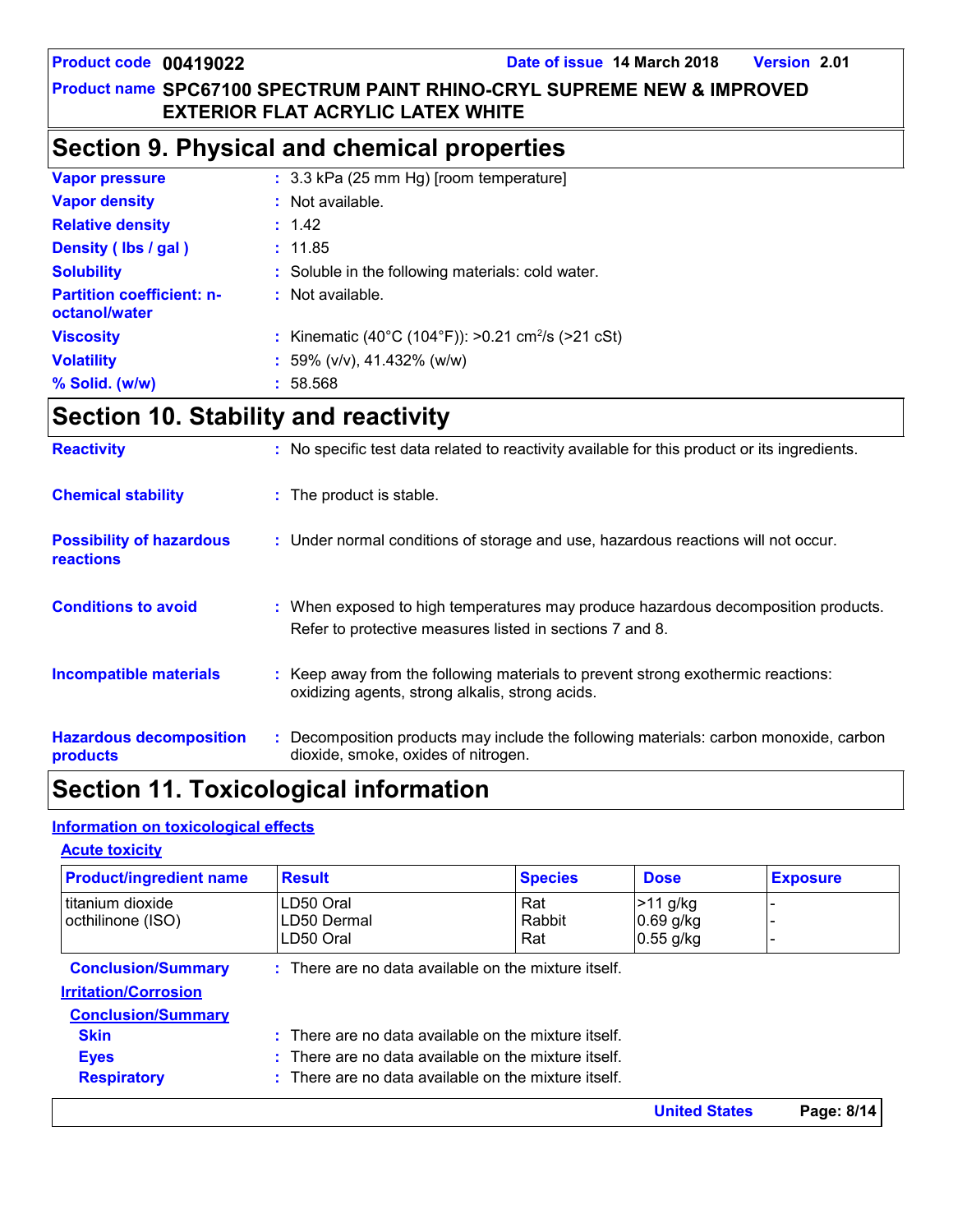### **Section 11. Toxicological information**

| <b>Sensitization</b>      |                                                                 |
|---------------------------|-----------------------------------------------------------------|
| <b>Conclusion/Summary</b> |                                                                 |
| <b>Skin</b>               | $:$ There are no data available on the mixture itself.          |
| <b>Respiratory</b>        | $\therefore$ There are no data available on the mixture itself. |
| <b>Mutagenicity</b>       |                                                                 |
| <b>Conclusion/Summary</b> | $:$ There are no data available on the mixture itself.          |
| <b>Carcinogenicity</b>    |                                                                 |
| <b>Conclusion/Summary</b> | $:$ There are no data available on the mixture itself.          |
| <b>Classification</b>     |                                                                 |
|                           |                                                                 |

| <b>Product/ingredient name</b> | <b>OSHA</b> | <b>IARC</b> | <b>NTP</b> |
|--------------------------------|-------------|-------------|------------|
| titanium dioxide               |             | 2B          |            |
| Diatomaceous earth             |             |             |            |

**Carcinogen Classification code:**

**IARC: 1, 2A, 2B, 3, 4 NTP: Known to be a human carcinogen; Reasonably anticipated to be a human carcinogen OSHA: + Not listed/not regulated: -**

#### **Reproductive toxicity**

| <b>Conclusion/Summary</b> | There are no data available on the mixture itself. |
|---------------------------|----------------------------------------------------|
|                           |                                                    |

#### **Teratogenicity**

**Conclusion/Summary :** There are no data available on the mixture itself.

#### **Specific target organ toxicity (single exposure)**

| <b>Name</b>                                   |            |
|-----------------------------------------------|------------|
| not containing asbestiform fibres<br>$T$ alc, | Category 3 |

#### **Specific target organ toxicity (repeated exposure)**

Not available.

**Target organs 1988 :** Contains material which may cause damage to the following organs: lungs, cardiovascular system, upper respiratory tract, eyes.

#### **Aspiration hazard**

Not available.

#### **Information on the likely routes of exposure**

#### **Potential acute health effects**

| <b>Eye contact</b>           | : No known significant effects or critical hazards. |  |
|------------------------------|-----------------------------------------------------|--|
| <b>Inhalation</b>            | : No known significant effects or critical hazards. |  |
| <b>Skin contact</b>          | : May cause an allergic skin reaction.              |  |
| <b>Ingestion</b>             | : No known significant effects or critical hazards. |  |
| Over-exposure signs/symptoms |                                                     |  |
| <b>Eye contact</b>           | : No specific data.                                 |  |
| <b>Inhalation</b>            | : No specific data.                                 |  |
|                              |                                                     |  |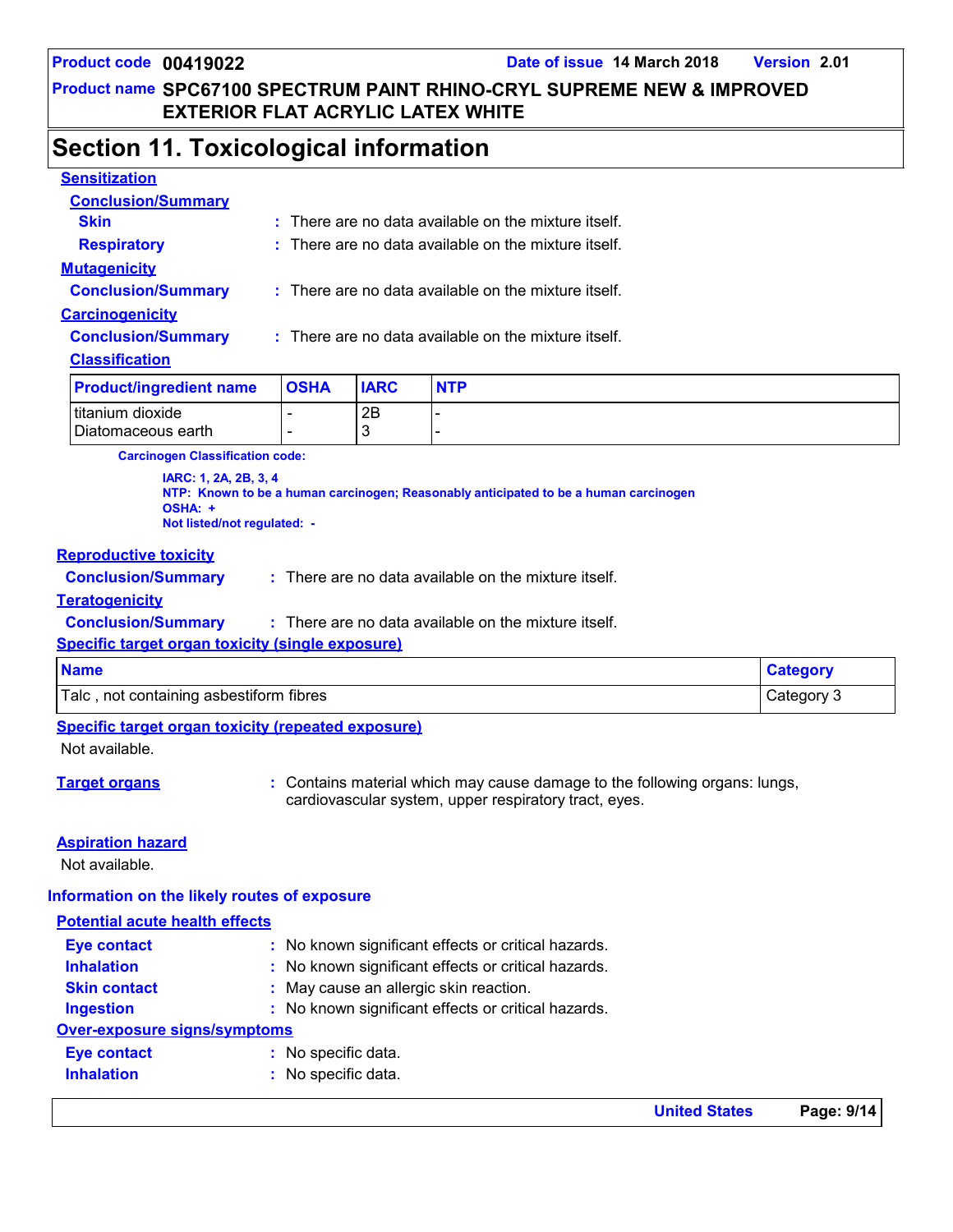**Product name SPC67100 SPECTRUM PAINT RHINO-CRYL SUPREME NEW & IMPROVED EXTERIOR FLAT ACRYLIC LATEX WHITE Product code 00419022 Date of issue 14 March 2018 Version 2.01 Section 11. Toxicological information Conclusion/Summary : General : Carcinogenicity : Mutagenicity : Teratogenicity : Developmental effects : Fertility effects : Potential chronic health effects Delayed and immediate effects and also chronic effects from short and long term exposure Numerical measures of toxicity** Oral 177002.6 mg/kg **Route ATE value Acute toxicity estimates Potential immediate effects :** There are no data available on the mixture itself. **Short term exposure Potential delayed effects : Potential immediate effects :** There are no data available on the mixture itself. **Long term exposure Potential delayed effects : Skin contact Ingestion :** No specific data. Adverse symptoms may include the following: **:** irritation redness Suspected of causing cancer. Risk of cancer depends on duration and level of exposure. There are no data available on the mixture itself. This product contains TiO2 which has been classified as a GHS Carcinogen Category 2 based on its IARC 2B classification. For many PPG products, TiO2 is utilized as a raw material in a liquid coating formulation. In this case, the TiO2 particles are bound in a matrix with no meaningful potential for human exposure to unbound particles of TiO2 when the product is applied with a brush or roller. Sanding the coating surface or mist from spray applications may be harmful depending on the duration and level of exposure and require the use of appropriate personal protective equipment and/or engineering controls (see Section 8). Acrylate components of the mixture have irritating properties. Prolonged or repeated contact with skin or mucous membrane may result in irritation symptoms, such as redness, blistering, dermatitis etc. May cause allergic skin reactions with repeated exposure. The inhalation of airborne droplets or aerosols may cause irritation of the respiratory tract. Ingestion may cause nausea, weakness and central nervous system effects. If splashed in the eyes, the liquid may cause irritation and reversible damage. This takes into account, where known, delayed and immediate effects and also chronic effects of components from short-term and long-term exposure by oral, inhalation and dermal routes of exposure and eye contact. Once sensitized, a severe allergic reaction may occur when subsequently exposed to very low levels. No known significant effects or critical hazards. No known significant effects or critical hazards. : No known significant effects or critical hazards. : No known significant effects or critical hazards. There are no data available on the mixture itself. There are no data available on the mixture itself.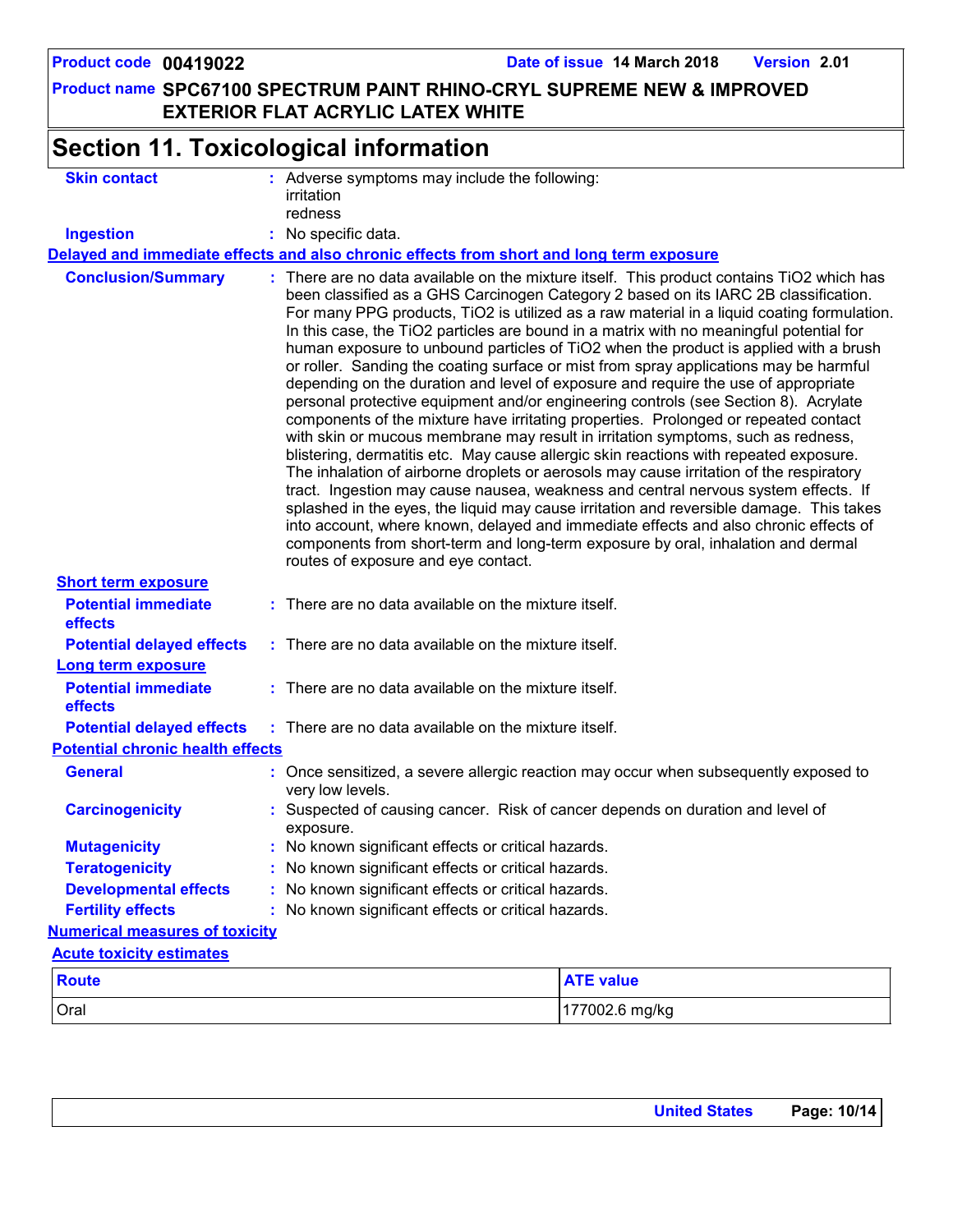# **Section 12. Ecological information**

#### **Toxicity**

| <b>Product/ingredient name</b> | <b>Result</b>                       | <b>Species</b>                         | <b>Exposure</b> |
|--------------------------------|-------------------------------------|----------------------------------------|-----------------|
| Ititanium dioxide              | Acute LC50 >100 mg/l Fresh water    | Daphnia - Daphnia magna                | 48 hours        |
| I zinc oxide                   | Acute EC50 0.17 mg/l                | Algae                                  | 72 hours        |
|                                | Acute EC50 0.481 mg/l Fresh water   | Daphnia - Daphnia magna -<br>l Neonate | 48 hours        |
|                                | Chronic NOEC 0.017 mg/l Fresh water | Algae                                  | 72 hours        |

#### **Persistence and degradability**

Not available.

#### **Bioaccumulative potential**

| <b>Product/ingredient name</b> | $ $ LogP <sub>ow</sub> | <b>BCF</b> | <b>Potential</b> |
|--------------------------------|------------------------|------------|------------------|
| octhilinone (ISO)              | 2.45                   |            | low              |

#### **Mobility in soil**

**Soil/water partition coefficient (KOC)**

**:** Not available.

# **Section 13. Disposal considerations**

The generation of waste should be avoided or minimized wherever possible. Disposal of this product, solutions and any by-products should at all times comply with the requirements of environmental protection and waste disposal legislation and any regional local authority requirements. Dispose of surplus and non-recyclable products via a licensed waste disposal contractor. Waste should not be disposed of untreated to the sewer unless fully compliant with the requirements of all authorities with jurisdiction. Waste packaging should be recycled. Incineration or landfill should only be considered when recycling is not feasible. This material and its container must be disposed of in a safe way. Care should be taken when handling emptied containers that have not been cleaned or rinsed out. Empty containers or liners may retain some product residues. Avoid dispersal of spilled material and runoff and contact with soil, waterways, drains and sewers. **Disposal methods :**

**Disposal should be in accordance with applicable regional, national and local laws and regulations.**

**Refer to Section 7: HANDLING AND STORAGE and Section 8: EXPOSURE CONTROLS/PERSONAL PROTECTION for additional handling information and protection of employees. Section 6. Accidental release measures**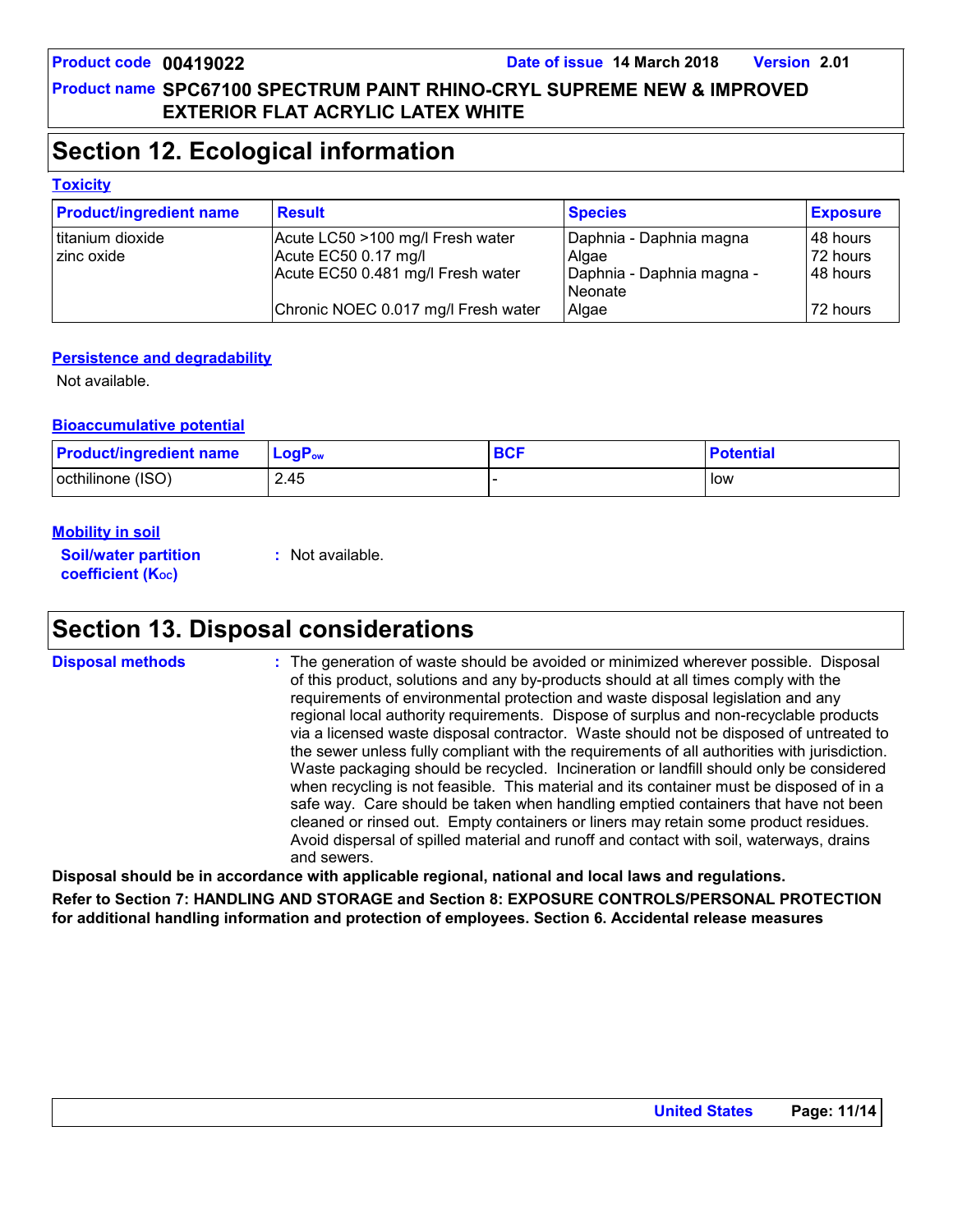## **14. Transport information**

|                                                       | <b>DOT</b>               | <b>IMDG</b>                                                                      | <b>IATA</b>                                                                      |
|-------------------------------------------------------|--------------------------|----------------------------------------------------------------------------------|----------------------------------------------------------------------------------|
| <b>UN number</b>                                      | Not regulated.           | <b>UN3082</b>                                                                    | <b>UN3082</b>                                                                    |
| <b>UN proper shipping</b><br>name                     | $\overline{\phantom{0}}$ | <b>ENVIRONMENTALLY</b><br>HAZARDOUS SUBSTANCE,<br>LIQUID, N.O.S.<br>(zinc oxide) | <b>ENVIRONMENTALLY</b><br>HAZARDOUS SUBSTANCE,<br>LIQUID, N.O.S.<br>(zinc oxide) |
| <b>Transport hazard class  -</b><br>(e <sub>s</sub> ) |                          | 9                                                                                | 9                                                                                |
| <b>Packing group</b>                                  | $\overline{\phantom{a}}$ | Ш                                                                                | Ш                                                                                |
| <b>Environmental hazards No.</b>                      |                          | Yes.                                                                             | Yes.                                                                             |
| <b>Marine pollutant</b><br><b>substances</b>          | Not applicable.          | (zinc oxide)                                                                     | Not applicable.                                                                  |

| <b>Additional information</b> |                                                                                                                                                                                                                |  |
|-------------------------------|----------------------------------------------------------------------------------------------------------------------------------------------------------------------------------------------------------------|--|
| <b>DOT</b>                    | : None identified.                                                                                                                                                                                             |  |
| <b>IMDG</b>                   | : This product is not regulated as a dangerous good when transported in sizes of $\leq 5$ L or $\leq 5$ kg,<br>provided the packagings meet the general provisions of 4.1.1.1, 4.1.1.2 and 4.1.1.4 to 4.1.1.8. |  |
| <b>IATA</b>                   | : This product is not regulated as a dangerous good when transported in sizes of $\leq 5$ L or $\leq 5$ kg,<br>provided the packagings meet the general provisions of 5.0.2.4.1, 5.0.2.6.1.1 and 5.0.2.8.      |  |
|                               | Special precautions for user : Transport within user's premises: always transport in closed containers that are                                                                                                |  |

upright and secure. Ensure that persons transporting the product know what to do in the event of an accident or spillage.

# **Section 15. Regulatory information**

### **United States**

**United States inventory (TSCA 8b) :** All components are listed or exempted.

**United States - TSCA 5(a)2 - Proposed significant new use rules:** 5-chloro-2-methyl-2H-isothiazol-3-one Listed P-96-1251

| <b>SARA 302/304</b>                           |                                                                          |  |
|-----------------------------------------------|--------------------------------------------------------------------------|--|
| <b>SARA 304 RQ</b>                            | : Not applicable.                                                        |  |
| <b>Composition/information on ingredients</b> |                                                                          |  |
| No products were found.                       |                                                                          |  |
| <b>SARA 311/312</b>                           |                                                                          |  |
| <b>Classification</b>                         | : SKIN SENSITIZATION - Category 1<br><b>CARCINOGENICITY - Category 2</b> |  |
| <b>Composition/information on ingredients</b> |                                                                          |  |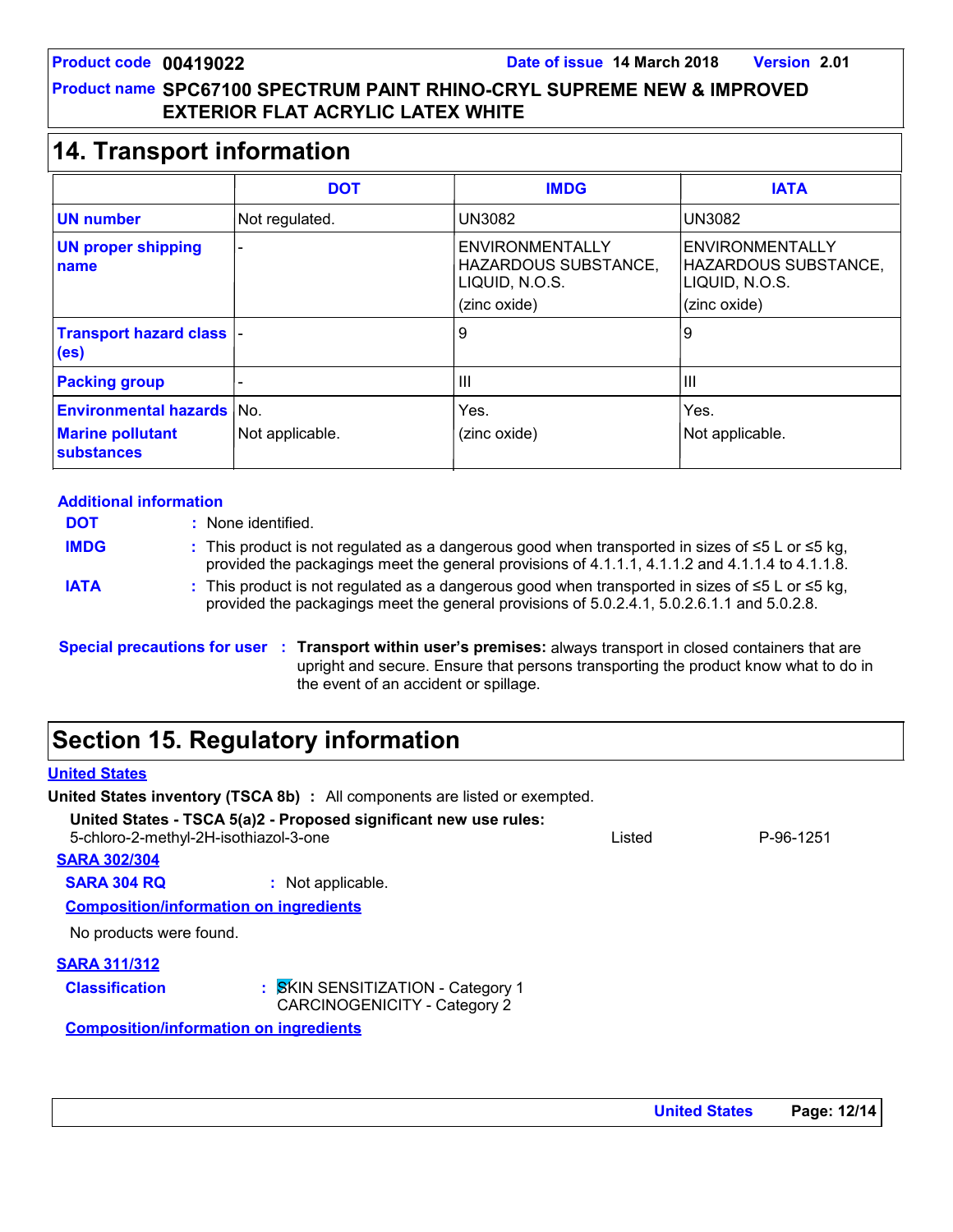# **Section 15. Regulatory information**

| <b>Name</b>                                                                                               | %                | <b>Classification</b>                                                                                                                                                                                                                                                                                                                                                                       |
|-----------------------------------------------------------------------------------------------------------|------------------|---------------------------------------------------------------------------------------------------------------------------------------------------------------------------------------------------------------------------------------------------------------------------------------------------------------------------------------------------------------------------------------------|
| <b>Ititanium</b> dioxide<br>Talc, not containing asbestiform $ 21.0 - 5.0$<br>fibres<br>octhilinone (ISO) | ≥10 - ≤20<br>1.0 | <b>CARCINOGENICITY - Category 2</b><br>SPECIFIC TARGET ORGAN TOXICITY (SINGLE EXPOSURE)<br>(Respiratory tract irritation) - Category 3<br><b>ACUTE TOXICITY (oral) - Category 4</b><br>ACUTE TOXICITY (dermal) - Category 3<br><b>ACUTE TOXICITY (inhalation) - Category 2</b><br><b>SKIN CORROSION - Category 1</b><br>SERIOUS EYE DAMAGE - Category 1<br>SKIN SENSITIZATION - Category 1A |

#### **SARA 313**

|                              | <b>Chemical name</b> | <b>CAS number</b> Concentration |         |
|------------------------------|----------------------|---------------------------------|---------|
| <b>Supplier notification</b> | $:$ zinc oxide       | 1314-13-2                       | $1 - 5$ |

SARA 313 notifications must not be detached from the SDS and any copying and redistribution of the SDS shall include copying and redistribution of the notice attached to copies of the SDS subsequently redistributed.

**Additional environmental information is contained on the Environmental Data Sheet for this product, which can be obtained from your PPG representative.**

# **Section 16. Other information**

#### **Hazardous Material Information System (U.S.A.)**

**Health** : 2 \* **Flammability** : 0 **Physical hazards** : 0 0

( \* ) - Chronic effects

**Caution: HMIS® ratings are based on a 0-4 rating scale, with 0 representing minimal hazards or risks, and 4 representing significant hazards or risks. Although HMIS® ratings and the associated label are not required on MSDSs or products leaving a facility under 29 CFR 1910.1200, the preparer may choose to provide them. HMIS® ratings are to be used with a fully implemented HMIS® program. HMIS® is a registered trademark and service mark of the American Coatings Association, Inc.**

**The customer is responsible for determining the PPE code for this material. For more information on HMIS® Personal Protective Equipment (PPE) codes, consult the HMIS® Implementation Manual.**

**National Fire Protection Association (U.S.A.)**

|                                               | Health : 2 Flammability : 0 Instability : 0                                                                                                                                                                                                                                                                                                                                                                                                                                                                                                                              |
|-----------------------------------------------|--------------------------------------------------------------------------------------------------------------------------------------------------------------------------------------------------------------------------------------------------------------------------------------------------------------------------------------------------------------------------------------------------------------------------------------------------------------------------------------------------------------------------------------------------------------------------|
| Date of previous issue                        | : 3/5/2018                                                                                                                                                                                                                                                                                                                                                                                                                                                                                                                                                               |
| <b>Organization that prepared</b><br>the MSDS | : EHS                                                                                                                                                                                                                                                                                                                                                                                                                                                                                                                                                                    |
| <b>Key to abbreviations</b>                   | $\therefore$ ATE = Acute Toxicity Estimate<br><b>BCF</b> = Bioconcentration Factor<br>GHS = Globally Harmonized System of Classification and Labelling of Chemicals<br>IATA = International Air Transport Association<br>IBC = Intermediate Bulk Container<br><b>IMDG = International Maritime Dangerous Goods</b><br>LogPow = logarithm of the octanol/water partition coefficient<br>MARPOL = International Convention for the Prevention of Pollution From Ships, 1973<br>as modified by the Protocol of 1978. ("Marpol" = marine pollution)<br>$UN = United Nations$ |